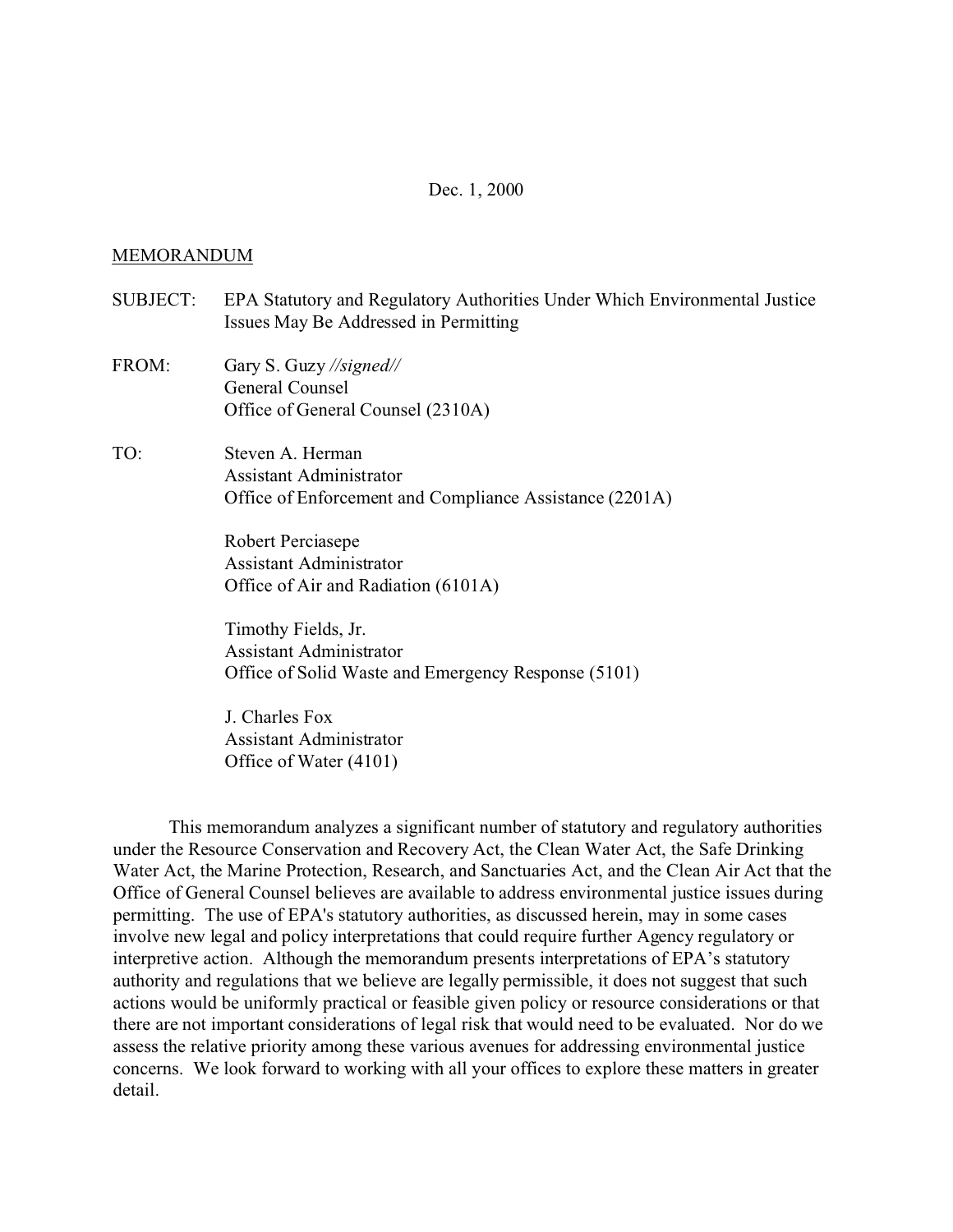#### **I. Resource Conservation and Recovery Act (RCRA)**

RCRA authorizes EPA to regulate the generation, transportation, treatment, storage, and disposal of hazardous wastes and the management and disposal of solid waste. EPA issues guidelines and recommendations to State solid waste permitting programs under RCRA sections 1008(a), 4002, or 4004 and may employ this vehicle to address environmental justice concerns. The primary area where environmental justice issues have surfaced, however, is in the permitting of hazardous waste treatment, storage, and disposal facilities (e.g., incinerators, fuel blenders, landfills). Pursuant to RCRA section 3005, EPA is authorized to grant permits to such facilities if they demonstrate compliance with EPA regulations.

Upon application by a State, EPA may authorize a State's hazardous waste program to operate in lieu of the Federal program, and to issue and enforce permits. The State's program must be equivalent to the Federal program to obtain and retain authorization. When EPA adopts more stringent RCRA regulations (including permit requirements), authorized States are required to revise their programs within one year after the change in the Federal program or within two years if the change will necessitate a State statutory amendment. 40 CFR § 271.21(e). EPA and most authorized States have so-called "permit shield" regulations, providing that, once a facility obtains a hazardous waste permit, it generally cannot be compelled to comply with additional requirements during the permit's term.

 <**[http://www.epa.gov/eab/disk11/cwmii.pd](http://www.epa.gov/eab/disk11/ewmii.pdf)f**. **>**The Board found "that when the Region has a The scope of EPA's authority to address environmental justice issues in RCRA hazardous waste permits was directly addressed by the Environmental Appeals Board (EAB) in Chemical Waste Management, Inc., 6 E.A.D. 66, 1995 WL 395962 (1995) basis to believe that operation of the facility may have a disproportionate impact on a minority or low-income segment of the affected community, the Region should, as a matter of policy, exercise its discretion to assure early and ongoing opportunities for public involvement in the permitting process." Id. at 73. It also found that RCRA allows the Agency to "tak[e] a more refined look at its health and environmental impacts assessment in light of allegations that operation of the facility would have a disproportionately adverse effect on the health or environment of low-income or minority populations." Id. at 74. Such a close evaluation could, in turn, justify permit conditions or denials based on disproportionately high and adverse human health or environmental effects, while "a broad analysis might mask the effects of the facility on a disparately affected minority or low-income segment of the community." Id. However, while acknowledging the relevance of disparities in health and environmental impacts, the Board also cautioned that "there is no legal basis for rejecting a RCRA permit application based solely upon alleged social or economic impacts upon the community." Id. at 73.

Consistent with this interpretation, there are several RCRA authorities under which EPA could address environmental justice issues in permitting: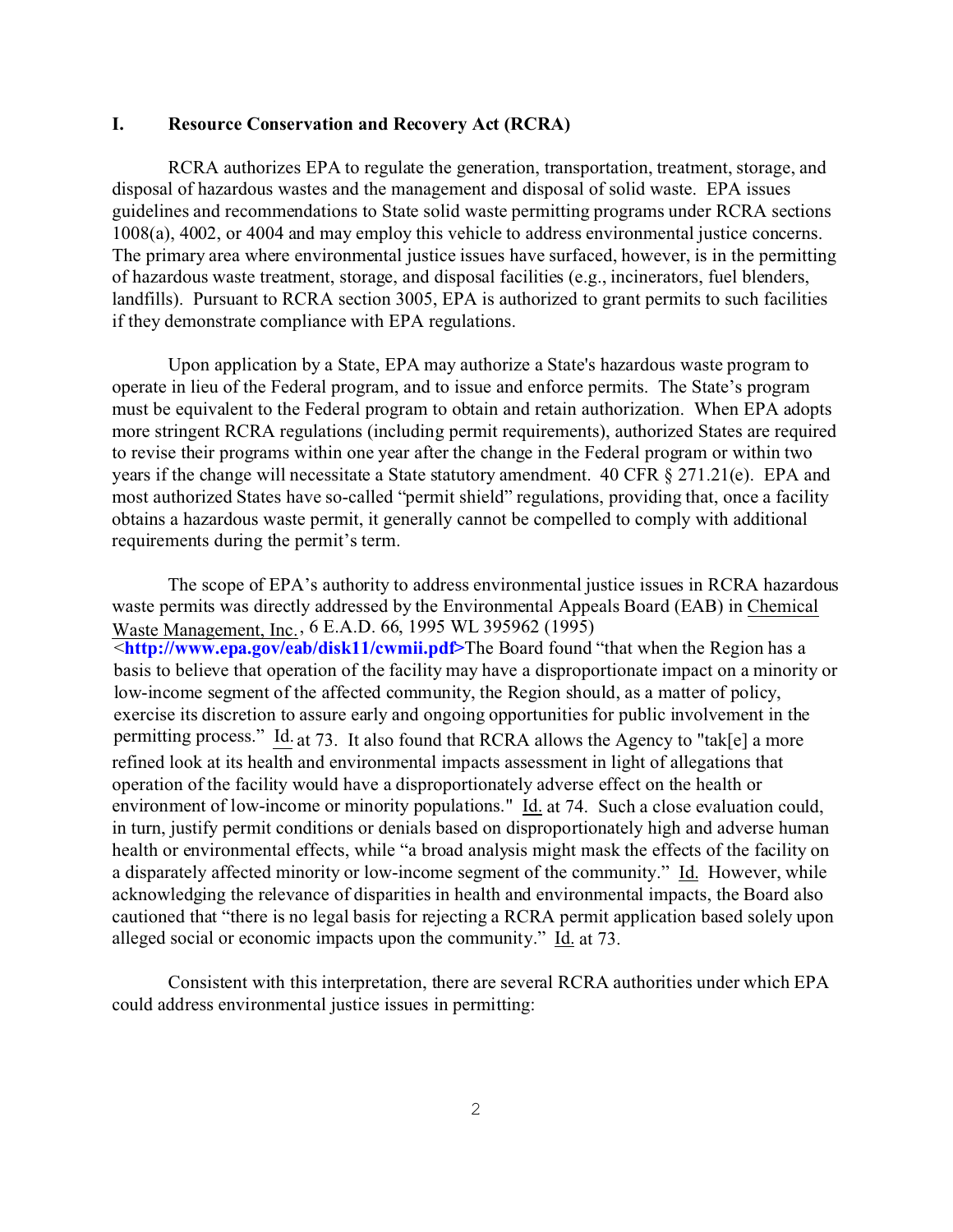### A. **Hazardous Waste Treatment, Storage and Disposal**

- 1.  $RCRA$  section 3005(c)(3) provides that "[e]ach permit issued under this section shall contain such terms and conditions as the Administrator (or the State) determines necessary to protect human health and the environment." EPA has interpreted this provision to authorize denial of a permit to a facility if EPA determines that operation of the facility would pose an unacceptable risk to human health and the environment and that there are no additional permit terms or conditions that would address such risk. This "omnibus" authority may be applicable on a permit-by-permit basis where appropriate to address the following health concerns in connection with hazardous waste management facilities that may affect low-income communities or minority communities:
- a. Cumulative risks due to exposure from pollution sources in addition to the applicant facility;
- b. Unique exposure pathways and scenarios (e.g., subsistence fishers, farming communities); or
- c. Sensitive populations (e.g., children with levels of lead in their blood, individuals with poor diets).
- 2. RCRA section 3013 provides that if the Administrator determines that "the presence of any hazardous waste at a facility or site at which hazardous waste is, or has been, stored, treated, or disposed of, or the release of any such waste from such facility or site may present a substantial hazard to human health or the environment," she may order a facility owner or operator to conduct reasonable monitoring, testing, analysis, and reporting to ascertain the nature and extent of such hazard. EPA may require a permittee or an applicant to submit information to establish permit conditions necessary to protect human health and the environment. 40 CFR § 270.10(k). In appropriate circumstances, EPA could use the authority under section 3013 or 40 CFR § 270.10(k) to compel a facility owner or operator to carry out necessary studies, so that, pursuant to the "omnibus" authority, EPA can establish permit terms or conditions necessary to protect human health and the environment.
- 3. RCRA provides EPA with authority to consider environmental justice issues in establishing priorities for facilities under RCRA section 3005(e), and for facilities engaged in cleaning up contaminated areas under the RCRA corrective action program, RCRA sections 3004(u), 3004(v), and 3008(h). For example, EPA could consider factors such as cumulative risk, unique exposure pathways, or sensitive populations in establishing permitting or clean-up priorities.
- 4. EPA adopted the "RCRA Expanded Public Participation" rule on December 11, 1995. See 60 Fed. Reg. 63417. RCRA authorizes EPA to explore further whether the RCRA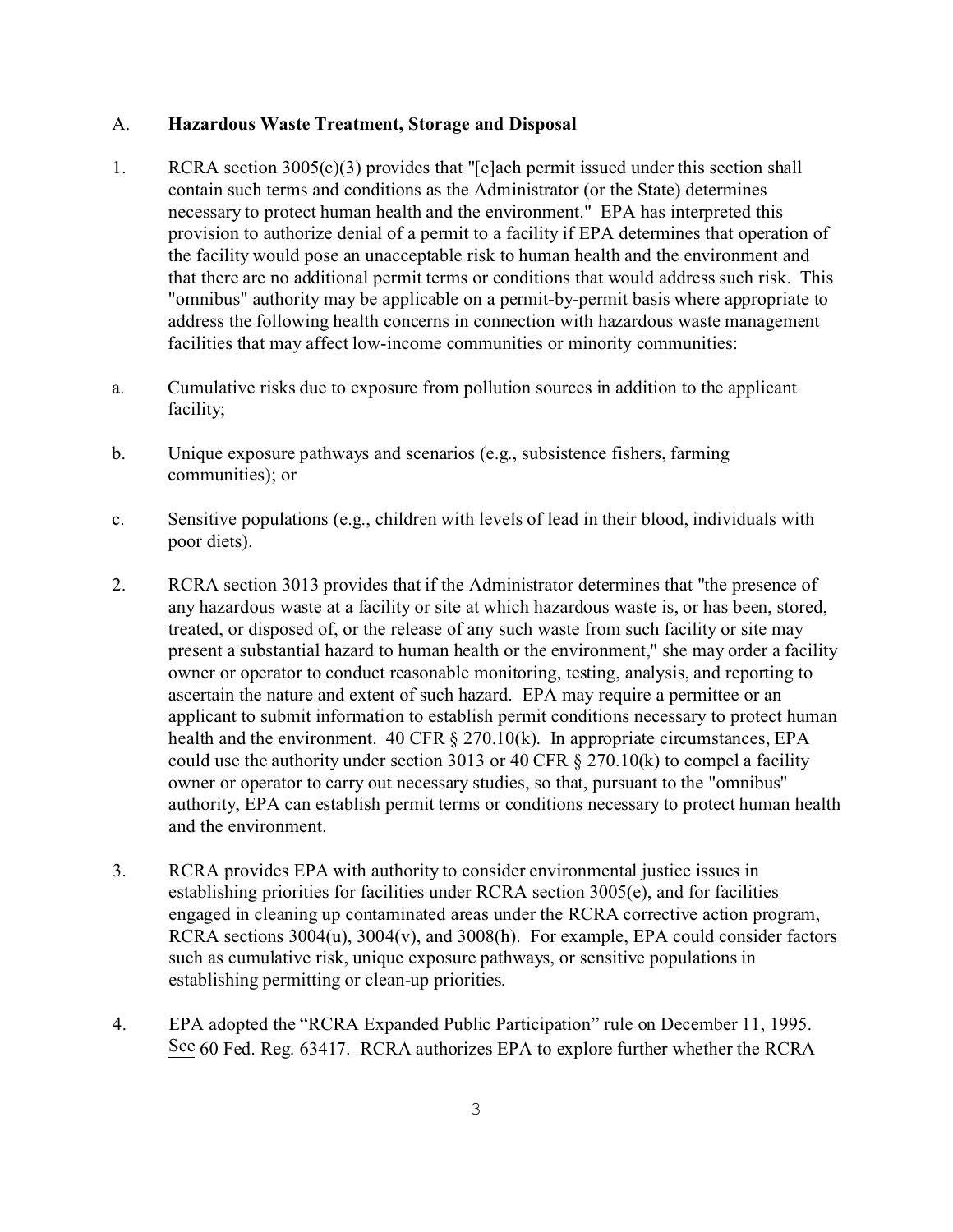permit public participation process could better address environmental justice concerns by expanding public participation in the permitting process (including at hazardous waste management facilities to be located in or near low-income communities or minority communities).

- 5. In expanding the public participation procedures applicable to RCRA facilities, EPA also would have authority to expand the application of those procedures to the permitting of: (a) publicly owned treatment works, which are regulated under the Clean Water Act; (b) underground injection wells, which are regulated under the Safe Drinking Water Act; and (c) ocean disposal barges or vessels, which are regulated under the Marine Protection Research and Sanctuaries Act. These facilities are subject to RCRA's permit by rule regulations, 40 CFR § 270.60, and are deemed to have a RCRA permit if they meet certain conditions set out in the regulations. 40 CFR § 270.60.
- 6. EPA's review of State-issued permits provides additional opportunities for consideration of environmental justice concerns. Where the process for a State-issued permit does not adequately address sensitive population risks or other factors in violation of the authorized State program, under the regulations EPA could provide comments on these factors (in appropriate cases) during the comment period on the State's proposed permit on a facility-by-facility basis. 40 CFR § 271.19(a). Where the State itself is authorized for RCRA "omnibus" authority and does not address factors identified in EPA comments as necessary to protect human health and the environment, EPA may seek to enforce the authorized State program requirement. 40 CFR § 271.19(e) Alternatively, if the State is not authorized for "omnibus" authority, EPA may superimpose any necessary additional conditions under the "omnibus" authority in the federal portion of the permit. These conditions become part of the facility's RCRA permit and are enforceable by the United States under RCRA section 3008 and citizens through RCRA section 7002.
- 7. RCRA section 3019 provides EPA with authority to increase requirements for applicants for land disposal permits to provide exposure information and to request that the Agency for Toxic Substances and Disease Registry conduct health assessments at such land disposal facilities.
- 8. RCRA section 3004(o)(7) provides EPA with authority to issue location standards as necessary to protect human health and the environment. Using this authority, EPA could, for example, establish minimum buffer zones between hazardous waste management facilities and sensitive areas (e.g., schools, areas already with several hazardous waste management facilities, residential areas). Facilities seeking permits would need to comply with these requirements to receive a permit.
- 9. RCRA-permitted facilities are required under RCRA section 3004(a) to maintain "contingency plans for effective action to minimize unanticipated damage from any treatment, storage, or disposal of . . . hazardous waste." Under this authority, EPA could require facilities to prepare and/or modify their contingency plans to reflect the needs of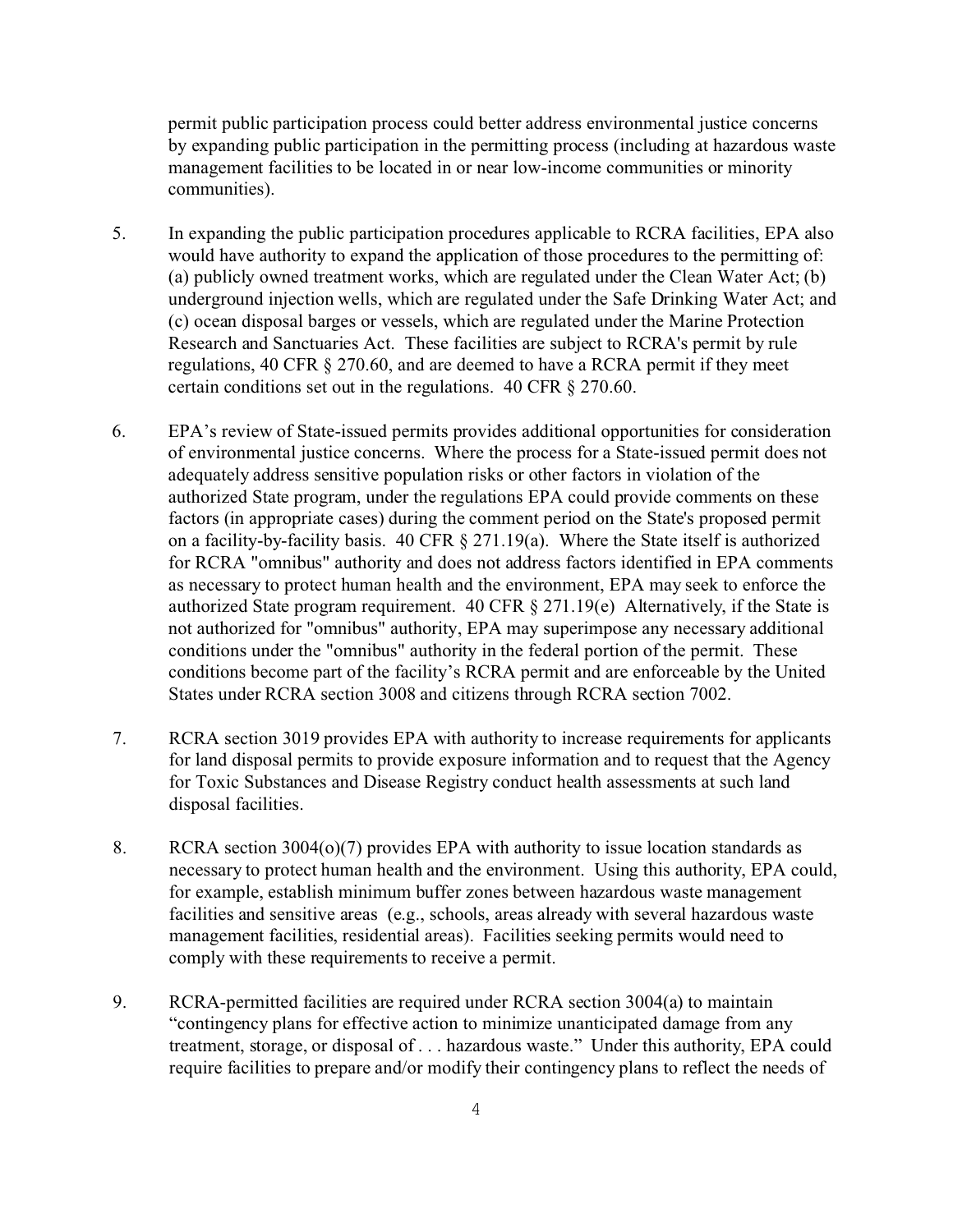environmental justice communities that have limited resources to prepare and/or respond to emergency situations.

10. RCRA additionally provides EPA with authority to amend its regulations to incorporate some of the options described in 1 through 6 above so they become part of the more stringent federal program that authorized States must adopt.

#### **II. Clean Water Act (CWA)**

The CWA was adopted "to restore and maintain the chemical, physical, and biological integrity of the Nation's waters." To achieve this goal, Congress prohibited the discharge from a point source of any pollutant into a water of the United States unless that discharge complies with specific requirements of the Act. Compliance is achieved by obtaining and adhering to the terms of an NPDES permit issued by EPA or an authorized State pursuant to section 402, or a dredge and fill permit issued by the Army Corps of Engineers or an authorized State pursuant to section 404.

NPDES permits must contain: (1) technology-based limitations that reflect the pollution reduction achieved through particular equipment or process changes, without reference to the effect on the receiving water and (2) where necessary, more stringent limitations representing that level of control necessary to ensure that the receiving waters achieve water quality standards. Water quality standards consist of (1) designated uses of the water (e.g., public water supply, propagation of fish, or recreation); (2) criteria to protect those uses including criteria based on protecting human health and aquatic life; and (3) an antidegradation policy. EPA requires that States designate all waters for "fishable/swimmable" uses unless such uses are not attainable. EPA issues water quality criteria guidance to the States pursuant to CWA section 304(a).

Permits issued under CWA section 404 authorize the discharge of "dredged or fill material" to waters of the United States. The types of activities regulated under section 404 include filling of wetlands to create dry land for development, construction of berms or dams to create water impoundments, and discharges of material dredged from waterways to maintain or improve navigation. Section 404 permits issued by the Corps of Engineers must satisfy two sets of standards: the Corps' "public interest review" and the section 404(b)(1) guidelines promulgated by EPA. The public interest review is a balancing test that requires the Corps to consider a number of factors, including economics, fish and wildlife values, safety, food and fiber production and, public needs and welfare in general. 33 CFR § 320.4(a). The section 404(b)(1) guidelines provide that no permit shall issue if: (1) there are practicable, environmentally less damaging alternatives, (2) the discharge would violate water quality standards or jeopardize threatened or endangered species, (3) the discharge would cause significant degradation to the aquatic ecosystem, or (4) if all reasonable steps have not been taken to minimize adverse effects of the discharge. 40 CFR § 230.10.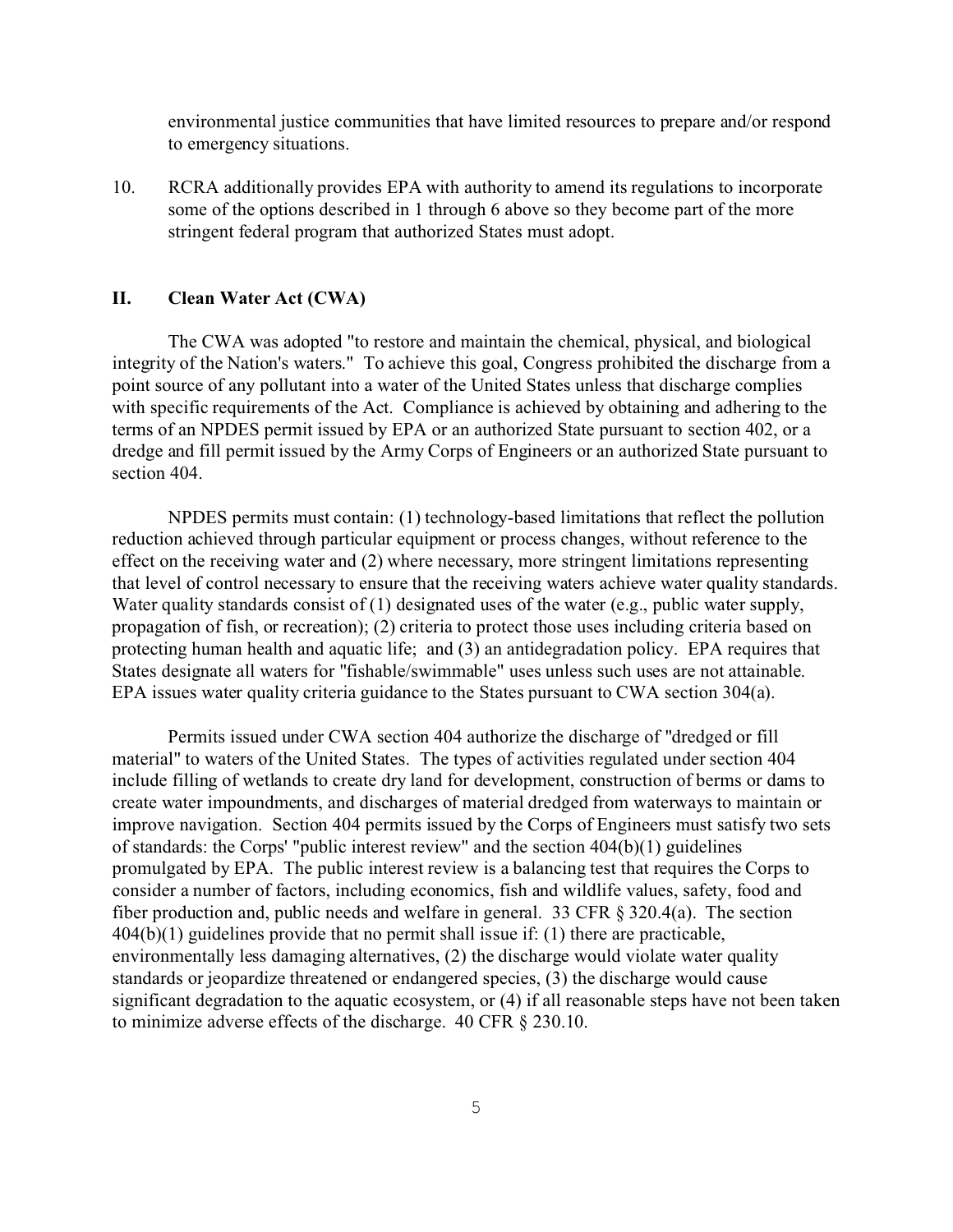There are several CWA authorities under which EPA could address environmental justice issues in permitting:

## **A. State Water Quality Standards**

States are required to review their water quality standards every three years and to submit the results of their review to EPA. CWA section 303(c)(1). EPA Regional offices must approve or disapprove all new or revised State water quality standards pursuant to section  $303(c)(3)$ . EPA will approve State standards if they are scientifically defensible and protective of designated uses. 40 CFR § 131.11. If a State does not revise a disapproved standard, EPA is required to propose and promulgate a revised standard for the State. Section  $303(c)(4)(A)$ . The Administrator is also required to propose and promulgate a new or revised standard for a State whenever she determines that such a standard is necessary to meet the requirements of the Act and the State does not act to adopt an appropriate standard. CWA section 303(c)(4)(B).

- 1. State water quality standards currently are required to provide for the protection of "existing uses." 40 CFR  $\S$  131.12(a)(1). These are defined as uses actually attained in the water body on or after November 28, 1975. 40 CFR § 131.3(e). To the extent that minority or low-income populations are, or at any time since 1975 have been, using the waters for recreational or subsistence fishing, EPA could reinterpret the current regulations to require that such uses, if actually attained, must be maintained and protected. The CWA provides EPA with authority to require, through appropriate means, that high rates of fish consumption by these populations be considered an "existing use" to be protected by State water quality standards. Under the current regulations, existing uses cannot be removed.
- 2. EPA regulations provide that all waters must be designated for the protection and propagation of fish, shellfish, and wildlife and for recreation in and on the water ("fishable/swimmable") unless the State documents to EPA's satisfaction that such uses are not attainable. 40 CFR §§ 131.6(a), 131.10(j).

EPA interprets "fishable" uses under section 101(a) of the CWA to include, at a minimum, designated uses providing for the protection of aquatic communities and human health related to consumption of fish and shellfish. In other words, EPA views "fishable" to mean that not only can fish and shellfish thrive in a waterbody, but when caught, can also be safely eaten by humans (stated in 10/24/00 "Dear Colleague" letter from Geoffrey H. Grubbs, Director Office of Science and Technology, and Robert H. Wayland, III, Director Office of Wetlands, Oceans and Watersheds). Therefore, EPA currently recommends that in setting criteria to protect "fishable" uses, that the State/Tribe adjust the fish consumption values used to develop criteria to protect the "fishable" use, including fish consumption by subsistence fishers (USEPA 2000, Methodology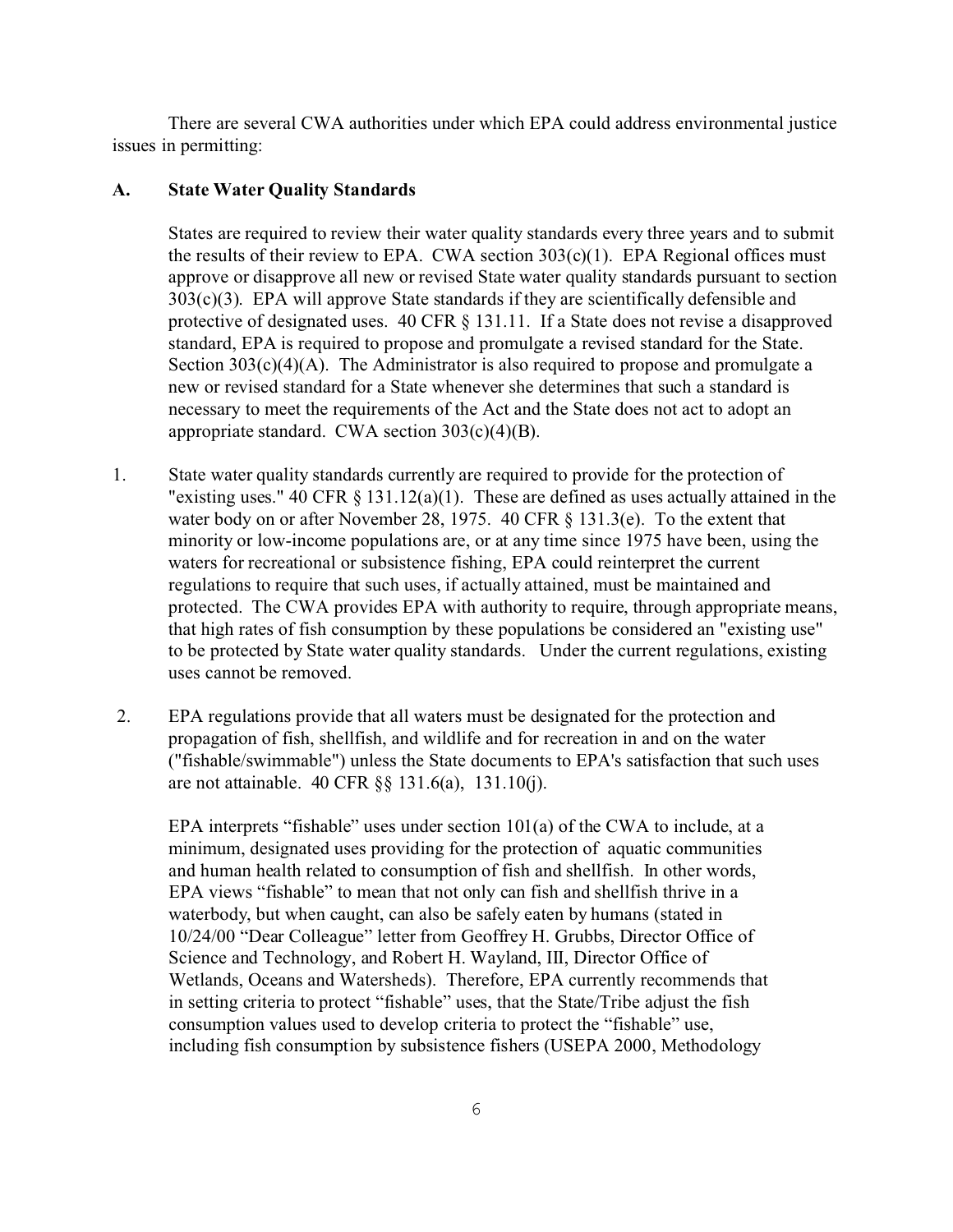for Deriving Ambient Water Quality Criteria for the Protection of Human Health, EPA-822-B-00-004, Chapter 2.1). For example, in deriving such criteria, states or tribes could select their fish consumption value based on site-specific information or a national default value for subsistence fishing (Chapter 4).

In the future, EPA could reinterpret it regulations to mean that any human health use must have a criterion that would protect consumption by subsistence fishers unless there is a showing that water is not used for subsistence fishing.

- 3. The CWA provides EPA with authority to recommend that State CWA section  $303(c)(1)$ triennial reviews of water quality standards consider the extent to which State criteria provide for protection of human health where there exists subsistence fishing. EPA Regional offices may disapprove a criterion that does not provide protection to highlyexposed populations. The Administrator further has the discretionary authority to determine that such criteria are necessary to meet the requirements of the CWA and then must promptly propose and promulgate such criteria.
- 4. Consistent with CWA section 101(e), EPA could encourage States to improve public participation processes in the development of State water quality standards through greater outreach and by translating notices for limited English speaking populations consistent with Executive Order 12898 on environmental justice.

## **B. Issuance of NPDES Permits**

- 1. Assuming EPA adopts the interpretation described in paragraph A.1., above, NPDES permits issued for discharge to waters where a high level of fish consumption is an "existing use" should contain limitations appropriate to protect that use. The CWA provides EPA authority to take this approach when it issues NPDES permits in States not authorized to run the NPDES program, and to object to or ultimately veto State-issued permits that are not based on these considerations. CWA section 402(d).
- 2. Consistent with CWA section 101(e), where EPA issues NPDES permits, environmental justice concerns can also be taken into account in setting permitting priorities and improving public participation in the permitting process (greater outreach to minority communities and low-income communities including translating notices for limited English speaking populations consistent with Executive Order 12898 on environmental justice).
- 3. CWA section 302 authorizes EPA to propose and adopt effluent limitations for one or more point sources if the applicable technology-based or water quality-based requirements will not assure protection of public health and other concerns. This determination requires findings of economic capability and a reasonable relationship between costs and benefits. The Agency has never used this authority, but could evaluate whether this authority could be used with respect to pollutants of concern to minorities or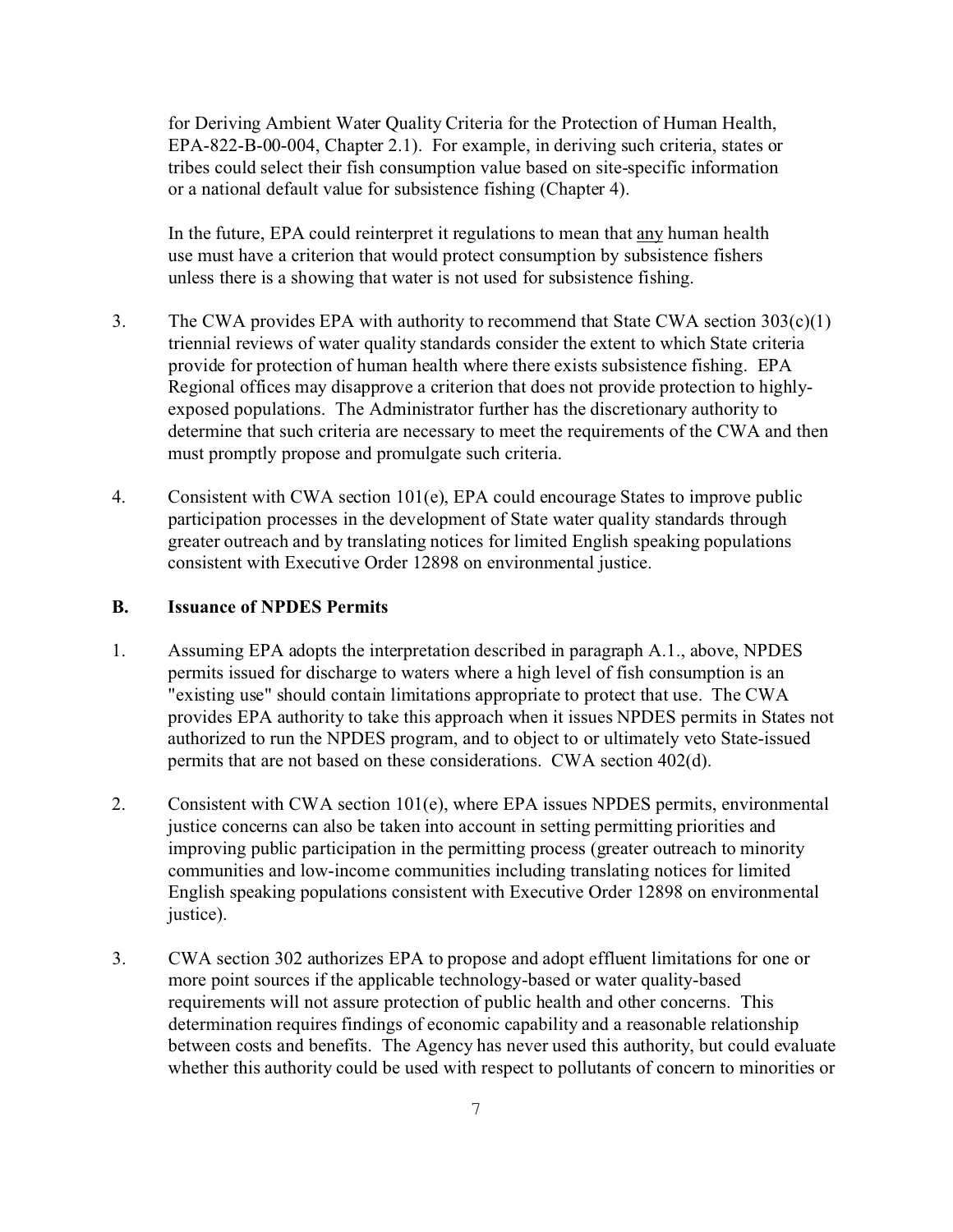low-income communities. Prior to adopting such limitations by regulation, EPA could use its authority under CWA section  $402(a)(1)$  to incorporate such limitations in specific NPDES permits issued by EPA. The Clean Water Act does not appear to provide any general authority to impose conditions on or deny permits based on environmental justice considerations that are unconnected to water quality impacts or technology-based limitations.

4. Pursuant to CWA section 104 and other authorities, EPA may provide technical assistance to Indian Tribes, where appropriate, in the development of water quality standards and the issuance of NPDES permits.

#### **C. CWA Section 404**

- 1. The broadest potential authority to consider environmental justice concerns in the CWA section 404 program rests with the Corps of Engineers, which conducts a broad "public interest review" in determining whether to issue a section 404 permit. In evaluating the "probable impacts . . . of the proposed activity and its intended use on the public interest," the Corps is authorized to consider, among other things, aesthetics, general environmental concerns, safety, and the needs and welfare of the people. 33 CFR § 320.4(a). This public interest review could include environmental justice concerns.
- 2. EPA has discretionary oversight authority over the Corps' administration of the section 404 program (i.e., EPA comments on permit applications, can elevate Corps permit decisions to the Washington, D.C. level, and can "veto" Corps permit decisions under section 404(c) that would have an unacceptable adverse effect on "municipal water supplies, shellfish beds and fishery areas, wildlife, or recreational areas"). The CWA thus authorizes EPA to use these authorities to prevent degradation of these public resources that may have a disproportionately high and adverse health or environmental effect on a minority community or low-income community. Such effects can be addressed when they result directly from a discharge of dredged or fill material (e.g., the filling of a waterbody), or are the indirect result of the permitted activity (e.g., the fill will allow construction of an industrial facility that will cause water pollution due to runoff).

### **III. Safe Drinking Water Act (SDWA)**

The SDWA includes two separate regulatory programs. The Public Water Supply program establishes requirements for the quality of drinking water supplied by public water systems. This program contains no federal permitting. The Underground Injection Control (UIC) program establishes controls on the underground injection of fluids to protect underground sources of drinking water.

Under the UIC program, the Administrator must establish requirements for State UIC programs that will prevent the endangerment of drinking water sources by underground injection.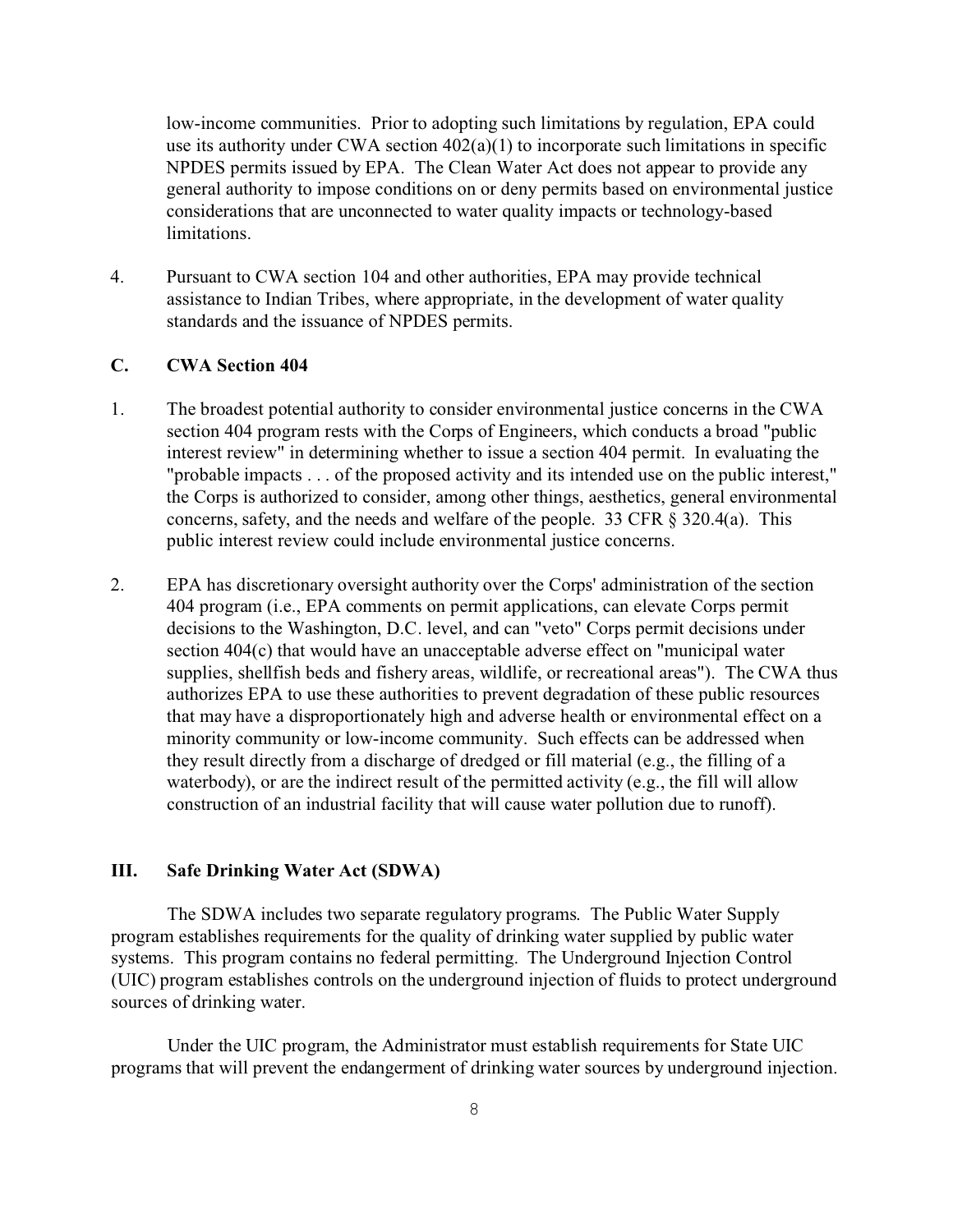EPA has promulgated a series of such requirements beginning in 1980. The SDWA also provides that States may apply to EPA for primary responsibility to administer the UIC program. EPA must establish a UIC permitting program in States that do not seek this responsibility or that fail to meet the minimum requirements established by EPA.

There are several SDWA authorities under which EPA could address environmental justice issues in UIC permitting:

### **A. EPA-issued Permits**

Underground injection must be authorized by permit or rule. The SDWA provides that EPA can deny or establish permit limits where such injection may "endanger" public health. "Endangerment" is defined to include any injection that may result in the presence of a contaminant in a drinking water supply that "may...adversely affect the health of persons." 40 CFR  $\S$  144.52(b)(1). As a result, in those States where EPA issues permits and an injection activity poses a special health risk to minority or low-income populations, the SDWA provides EPA with authority to establish special permit requirements to address the endangerment or deny the permit if the endangerment cannot otherwise be eliminated. As in its Chemical Waste Management RCRA permit appeal decision discussed in Part I above, the EAB has addressed EPA's authority to expand public participation and to consider disproportionate impacts in the UIC permitting program. Envotech, 6 E.A.D. 260, 281, 1996 WL 66307 (1996) <http://www.epa.gov/eab/disk10/envotech.pdf>.

## **B. Pending regulatory action**

The Office of Water is currently revising the regulations under this program governing "Class V" injection wells (i.e., shallow wells where nonhazardous waste is injected). In determining which wells to regulate and the standards for those where EPA determines regulations are necessary to prevent "endangerment," the SDWA provides EPA with authority to take into account environmental justice issues such as cumulative risk and sensitive populations.

# **C. Other regulatory actions**

Likewise, the SDWA provides EPA with authority to address environmental justice issues related to potential endangerment of drinking water supplies by injection for all types of wells. For example, EPA could revise its regulatory requirements for siting Class 1 (hazardous waste) wells to address cumulative risk and other risk-related environmental justice issues.

### **IV. Marine Protection, Research, and Sanctuaries Act (MPRSA)**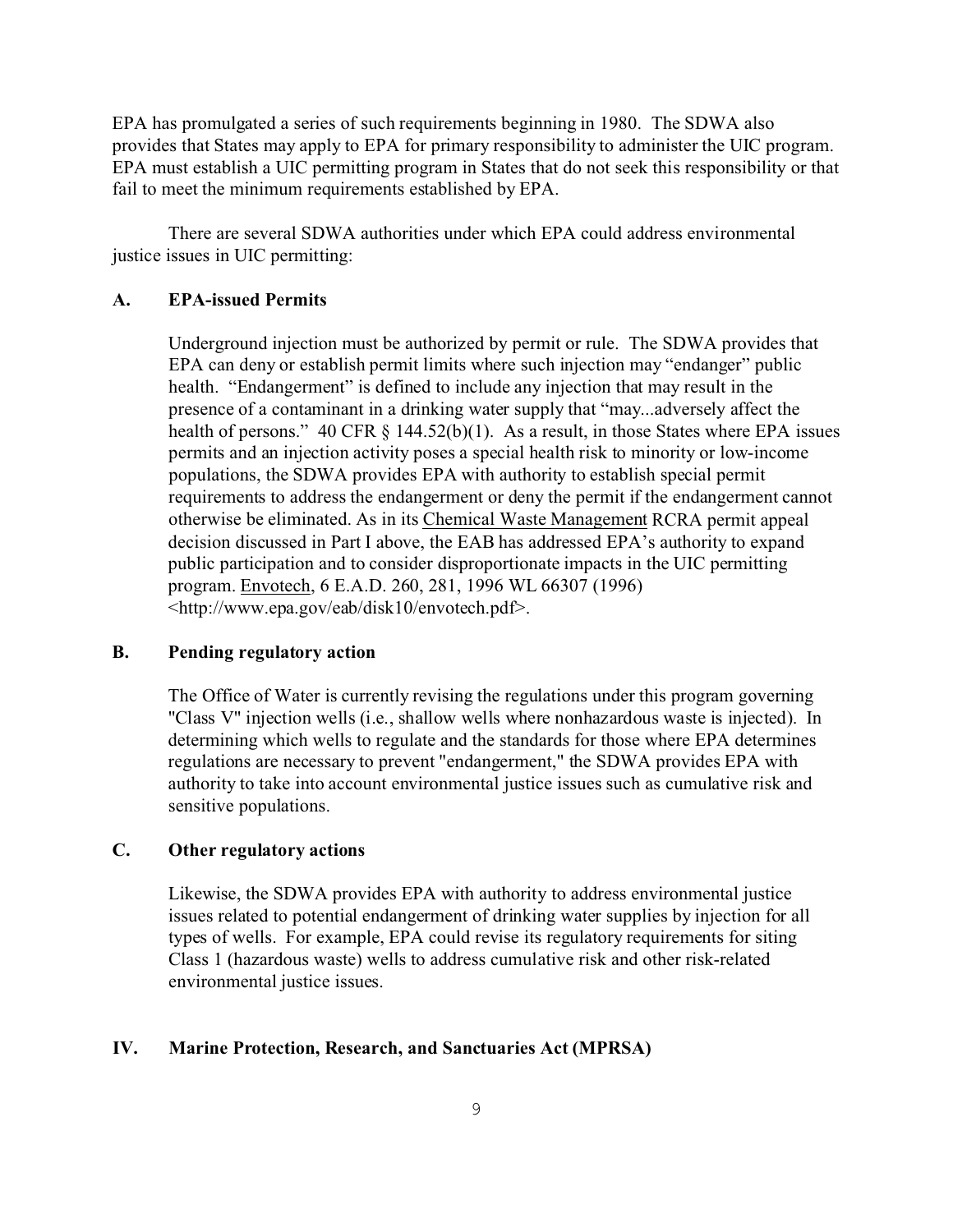The MPRSA, commonly known as the Ocean Dumping Act, 33 USC § 1401 ff., establishes a permitting program that covers the dumping of material into ocean waters. The ocean disposal of a variety of materials, including sewage sludge, industrial waste, chemical and biological warfare agents, and high level radioactive waste, is expressly prohibited.

EPA issues permits for the dumping of all material other than dredged material. 33 U.S.C. § 1412(a). The Army Corps of Engineers issues permits for the dumping of dredged material, subject to EPA review and concurrence. 33 U.S.C. § 1413(a). (As a practical matter, EPA issues very few ocean dumping permits because the vast majority of material disposed of at sea is dredged material.) EPA also is charged with designating sites at which permitted disposal may take place; these sites are to be located wherever feasible beyond the edge of the Continental Shelf. 33 U.S.C. § 1412(c)(1).

When issuing MPRSA permits and designating ocean dumping sites, EPA is to determine whether the proposed dumping will "unreasonably degrade or endanger human health, welfare, amenities, or the marine environment, ecological systems, or economic potentialities." 33 USC § 1412(a), (c)(1). EPA also is to take into account "the effect of... dumping on human health and welfare, including economic, esthetic, and recreational values." 33 U.S.C. § 1412(a)(B), (c)(1). Thus, in permitting and site designation, EPA has ample authority to consider such factors as impacts on minority or low-income communities and on subsistence consumers of sea food that would result from the proposed dumping. In addition, the MPRSA provides specifically that EPA is to consider land-based alternatives to ocean dumping and the probable impact of requiring use of these alternatives "upon considerations affecting the public interest." 33 U.S.C. § 1412(a)(G). This authorizes EPA to take impacts on minority populations or low-income populations into account in evaluating alternative locations and methods of disposal of the material that is proposed to be dumped at sea.

# **V. Clean Air Act (CAA)**

There are several CAA authorities under which EPA could address environmental justice issues in permitting:

### **A. New Source Review (NSR)**

NSR is a preconstruction permitting program. If new construction or making a major modification will increase emissions by an amount large enough to trigger NSR requirements, then the source must obtain a permit before it can begin construction. The NSR provisions are set forth in sections 110(a)(2)(C), 165(a) (PSD permits), 172(c)(5) and 173 (NSR permits) of the Clean Air Act.

Under the Clean Air Act, states have primary responsibility for issuing permits, and they can customize their NSR programs within the limits of EPA regulations. EPA's role is to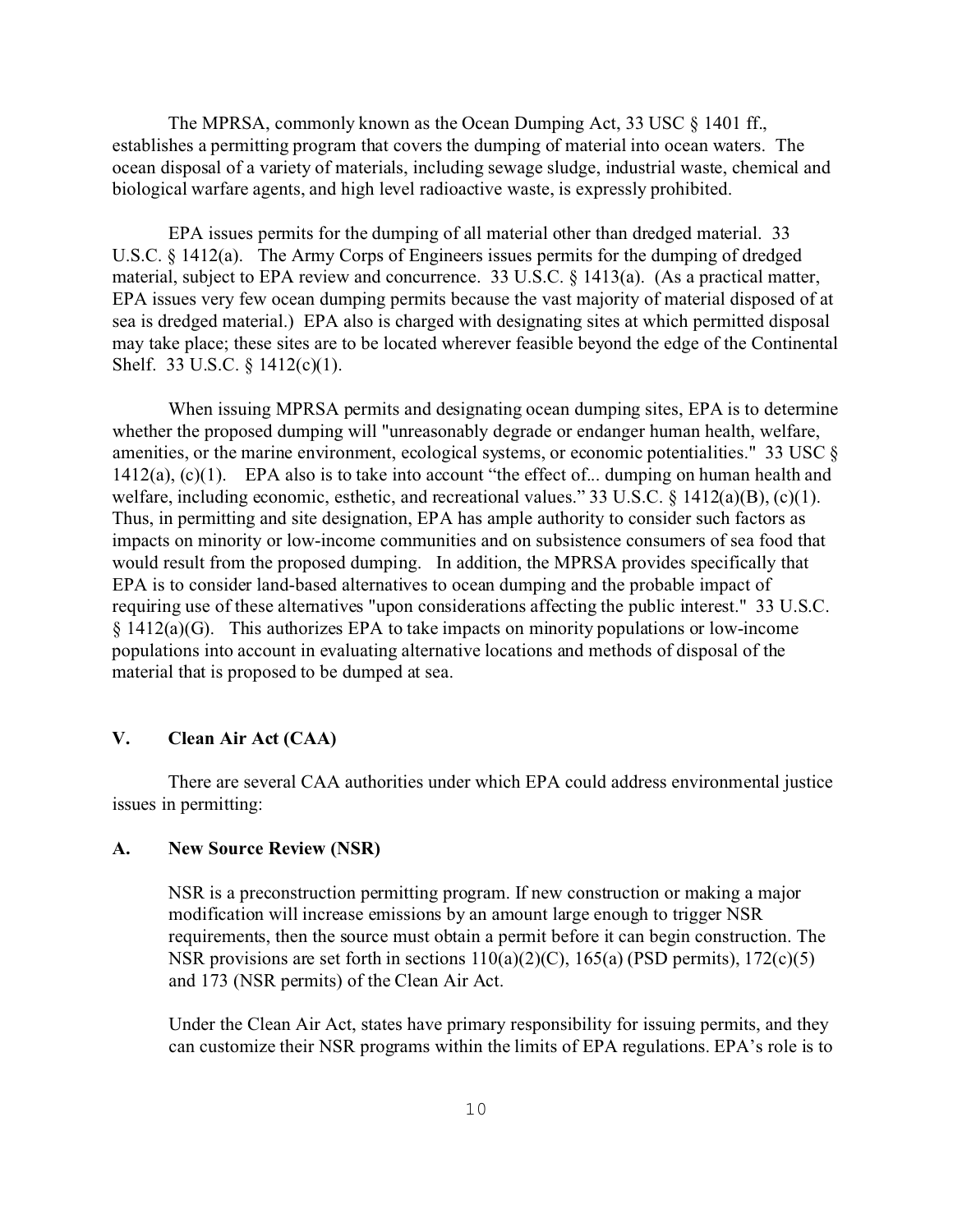approve State programs, to review, comment on, and take any other necessary actions on draft permits, and to assure consistency with EPA's rules, the state's implementation plan, and the Clean Air Act. Citizens also play a role in the permitting decision, and must be afforded an opportunity to comment on each construction permit before it is issued.

The NSR permit program for major sources has two different components–one for areas where the air is dirty or unhealthy, and the other for areas where the air is cleaner. Under the Clean Air Act, geographic areas (e.g., counties or metropolitan statistical areas) are designated as "attainment" or "nonattainment" with the National Ambient Air Quality Standards (NAAQS)–the air quality standards which are set to protect human health and the environment. Permits for sources located in attainment (or unclassifiable) areas are called Prevention of Significant Deterioration (PSD) permits and those for sources located in nonattainment areas are called NSR permits.

A major difference in the two programs is that the control technology requirement is more stringent in nonattainment areas and is called the Lowest Achievable Emission Rate (LAER). On the other hand, in attainment or PSD areas, a source must apply Best Available Control Technology (BACT) and the statute allows the consideration of cost in weighing BACT options. Also, in keeping with the goal of progress toward attaining the national air quality standards, sources in nonattainment areas must always provide or purchase "offsets"–decreases in emissions which compensate for the increases from the new source or modification. In attainment areas, PSD sources typically do not need to obtain offsets. However, PSD does require an air quality modeling analysis of pollution that exceeds allowable levels; this impact must be mitigated. Sometimes, these mitigation measures can include offsets in PSD areas.

- 1. Under the Clean Air Act, section  $173(a)(5)$  provides that a nonattainment NSR permit may be issued only if: "an analysis of alternative sites, sizes, production processes, and environmental control techniques for such proposed source demonstrates that benefits of the proposed source significantly outweigh the environmental and social costs imposed as a result of its location, construction, or modification." For example, this provision authorizes consideration of siting issues. Section 165(a)(2) provides that a PSD permit may be issued only after an opportunity for a public hearing at which the public can appear and provide comment on the proposed source, including "alternatives thereto" and "other appropriate considerations." This authority could allow EPA to take action to address the proper role of environmental justice considerations in PSD/NSR permitting.
- 2. In addition to these statutory provisions, EPA directly issues PSD/NSR permits in certain situations (e.g., in Indian country and Outer Continental Shelf areas) and, through the EAB, adjudicates appeals of PSD permits issued by States and local districts with delegated federal programs. In such permit and appeal decisions, it is possible to consider environmental justice issues on a case-by-case basis, without waiting to issue a generally applicable rule or guidance document. EPA already considers environmental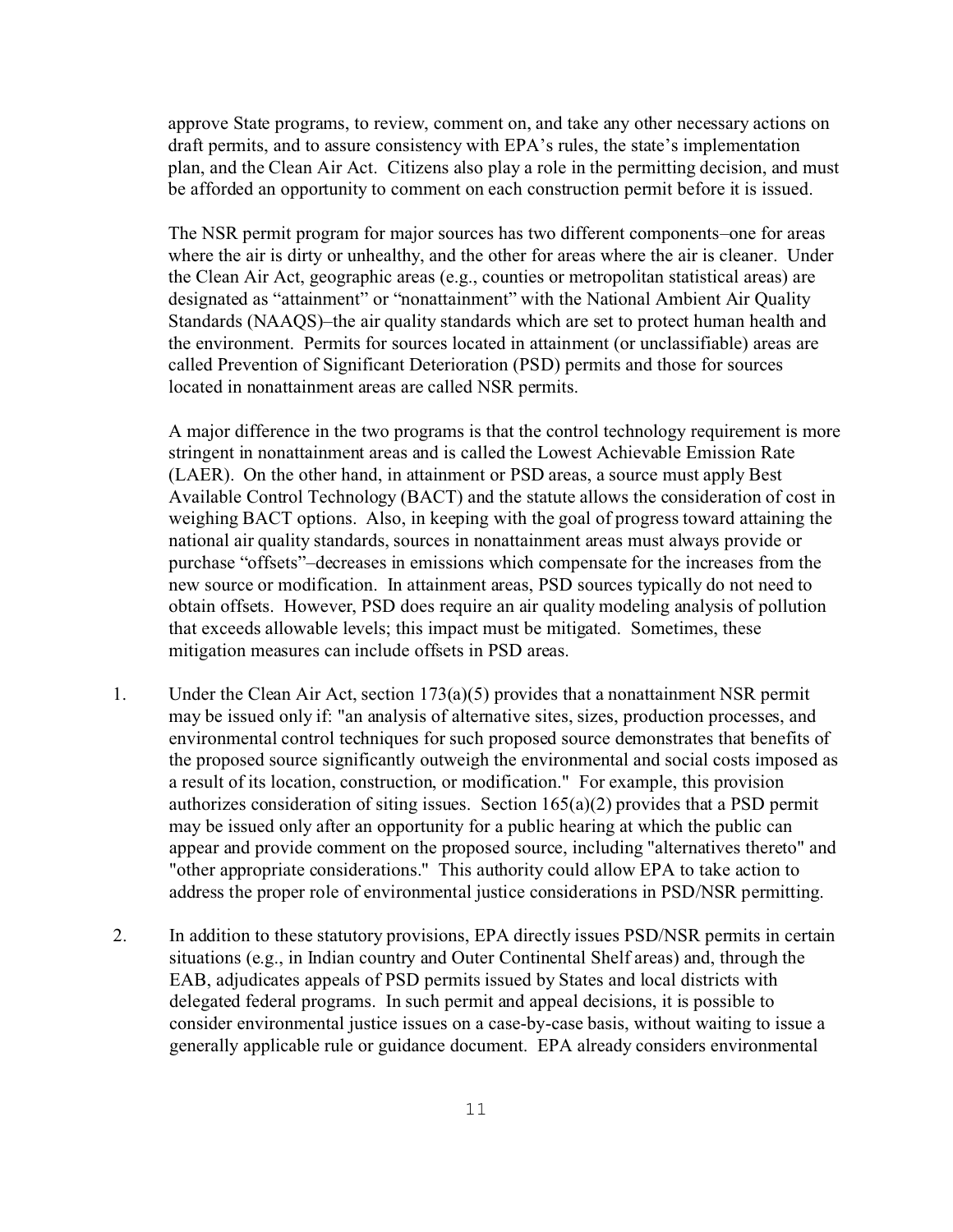justice issues on a case-by-case basis in issuing PSD permits consistent with its legal authority.

- 3. The EPA Environmental Appeals Board (EAB) has addressed environmental justice issues in connection with PSD permit appeals on several occasions. The EAB first addressed environmental justice issues under the CAA in the original decision in Genessee Power (September 8, 1993). In that decision the EAB stated that the CAA did not allow for consideration of environmental justice and siting issues in air permitting decisions. In response, the Office of General Counsel filed a motion for clarification on behalf of the Office of Air and Radiation (OAR) and Region V. OGC pointed out, among other things, that the CAA requirement to consider alternatives to the proposed source, and the broad statutory definition of "best available control technology" (BACT), provided ample opportunity for consideration of environmental justice in PSD permitting. In an amended opinion and order issued on October 22, 1993, the EAB deleted the controversial language but did not decide whether it is permissible to address environmental justice concerns under the PSD program. 4 E.A.D. 832, 1993 WL 484880, <http://www.epa.gov/eab/disk4/genesee.pdf>. However, in subsequent decisions, Ecoeléctrica, 7 E.A.D. 56, 1997 WL 160751 (1997) <http://www.epa.gov/eab/disk11/ecoelect.pdf>, and Puerto Rico Electric Power Authority, 6 E.A.D. 253, 1995 WL 794466 (1995) <http://www.epa.gov/eab/disk9/prepa.pdf>, the EAB stated that notwithstanding the lack of formal rules or guidance on environmental justice, EPA could address environmental justice issues. In 1999 in Knauf Fiber Glass, 8 E.A.D. PSD Appeal Nos. 98-3 through 98-20, 1999 WL 64235 (Feb. 4, 1999) <http://www.epa.gov/eab/disk11/knauf.pdf>, the EAB remanded a PSD permit to the delegated permitting authority (the Shasta County Air Quality Management District) for failure to provide an environmental justice analysis in the administrative record in response to comments raising the issue.
- 4. In the 1990 CAA Amendments, Congress provided that the PSD provisions of the Act do not apply to hazardous air pollutants (HAPs), see CAA section 112(b)(6), so the role of hazardous air pollutant impacts as environmental justice issues in PSD permitting is not straightforward. Thus, BACT limits are not required to be set for HAPs in PSD permits. However, the Administrator ruled prior to the 1990 Amendments that in establishing BACT for criteria pollutants, alternative technologies for criteria pollutants could be analyzed based on their relative ability to control emissions of pollutants not directly regulated under PSD. EPA believes that the 1990 Amendments did not change this limited authority, and EPA believes it could be a basis for addressing environmental justice concerns. In addition, EPA may have authority to take into account – and to require States to do so in their PSD permitting – effects of HAPs that are also criteria pollutants, such as VOCs.
- **B. Title V**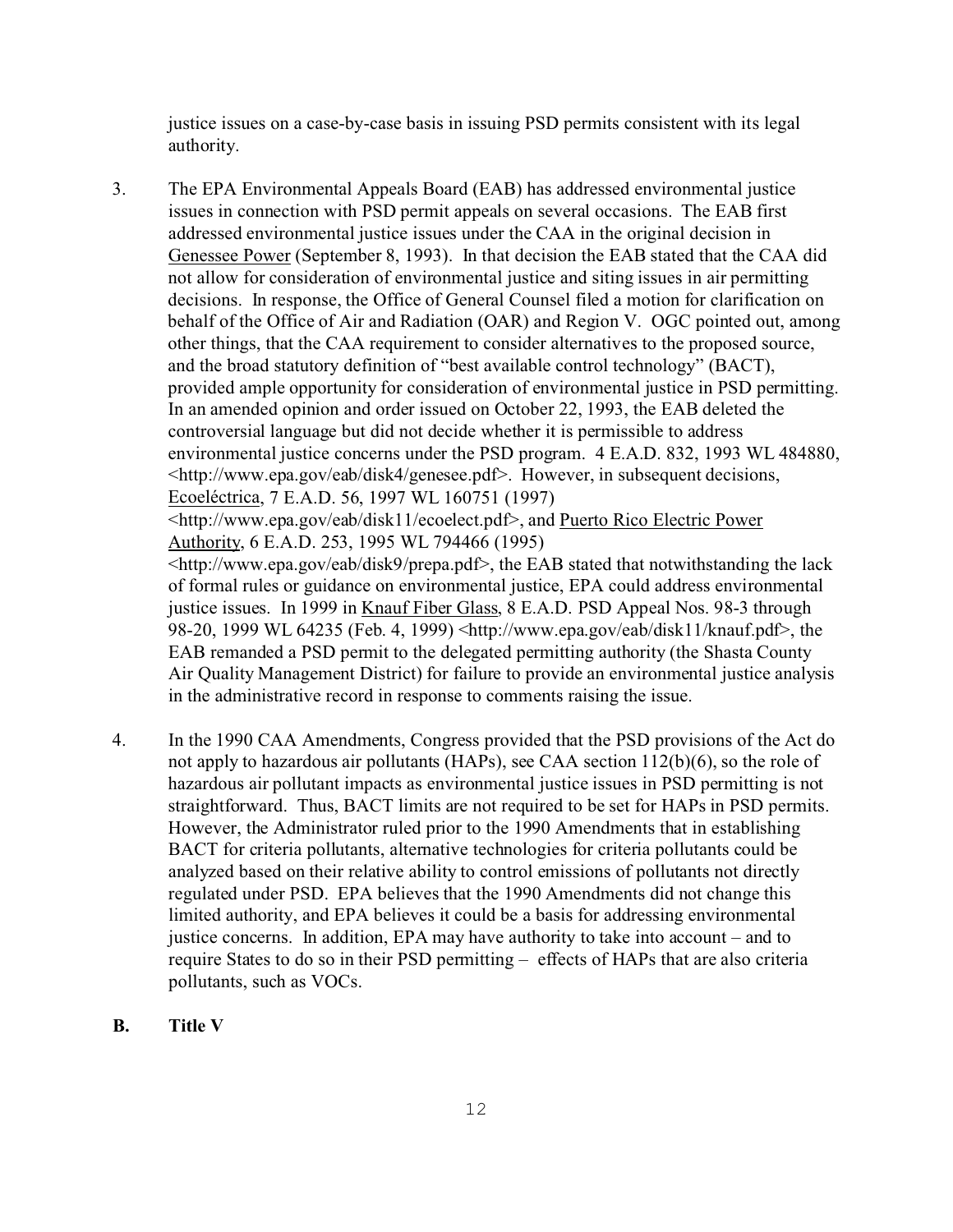Title V of the CAA requires operating permits for stationary sources of air pollutants and prescribes public participation procedures for the issuance, significant modification, and renewal of Title V operating permits. Unlike PSD/NSR permitting, Title V generally does not impose substantive emission control requirements, but rather requires all applicable requirements to be included in the Title V operating permit. Other permitting programs may co-exist under the authority of the CAA, such as those in State implementation plans (SIPs) approved by EPA.

- 1. Because Title V does not directly impose substantive emission control requirements, it is not clear whether or how EPA could take environmental justice issues into account in Title V permitting – other than to allow public participation to serve as a motivating factor for applying closer scrutiny to a Title V permit's compliance with applicable CAA requirements. EPA believes, however, that in this indirect way, Title V can, by providing significant public participation opportunities, serve as a vehicle by which citizens can address environmental justice concerns that arise under other provisions of the CAA.
- 2. Under the 40 CFR Part 70/71 permitting process, EPA has exercised its CAA authority to require extensive opportunities for public participation in permitting actions. State permitting authorities also have the flexibility to provide additional public participation.
- 3. Other permitting processes under the CAA such as SIP permitting programs can include appropriate public participation measures, and these can be used to promote consideration of environmental justice issues. For example, EPA regulations require that "minor NSR programs" in SIPs provide an opportunity for public comment prior to issuance of a permit (40 CFR  $\S$  51.161(b)(2)). (Note, however, that many state programs do not at present meet this requirement.)

### **C. Solid Waste Incinerator Siting Requirements**

The CAA provides specific authority to EPA to establish siting requirements for solid waste incinerators that could include consideration of environmental justice issues. CAA section 129(a)(3) provides that standards for new solid waste incinerators include "siting requirements that minimize, on a site specific basis, to the maximum extent practicable, potential risks to public health or the environment." These would be applicable requirements for Title V purposes. The new source performance standards (NSPS) for large municipal waste combustors (40 CFR part 60, subpart Eb) and hospital/medical/infectious waste incinerators (40 CFR part 60, subpart Ec) both currently contain such requirements. In the large municipal waste combustor NSPS, the specific requirement in section 129(a)(3) was incorporated and requirements for public notice, a public meeting and consideration of and response to public comments were added. However, to reduce the burden on the much smaller entities which typically own and operate hospital/medical/infectious waste incinerators, that NSPS only incorporates the specific section 129(a)(3) requirement. EPA is subject to a court ordered deadline for